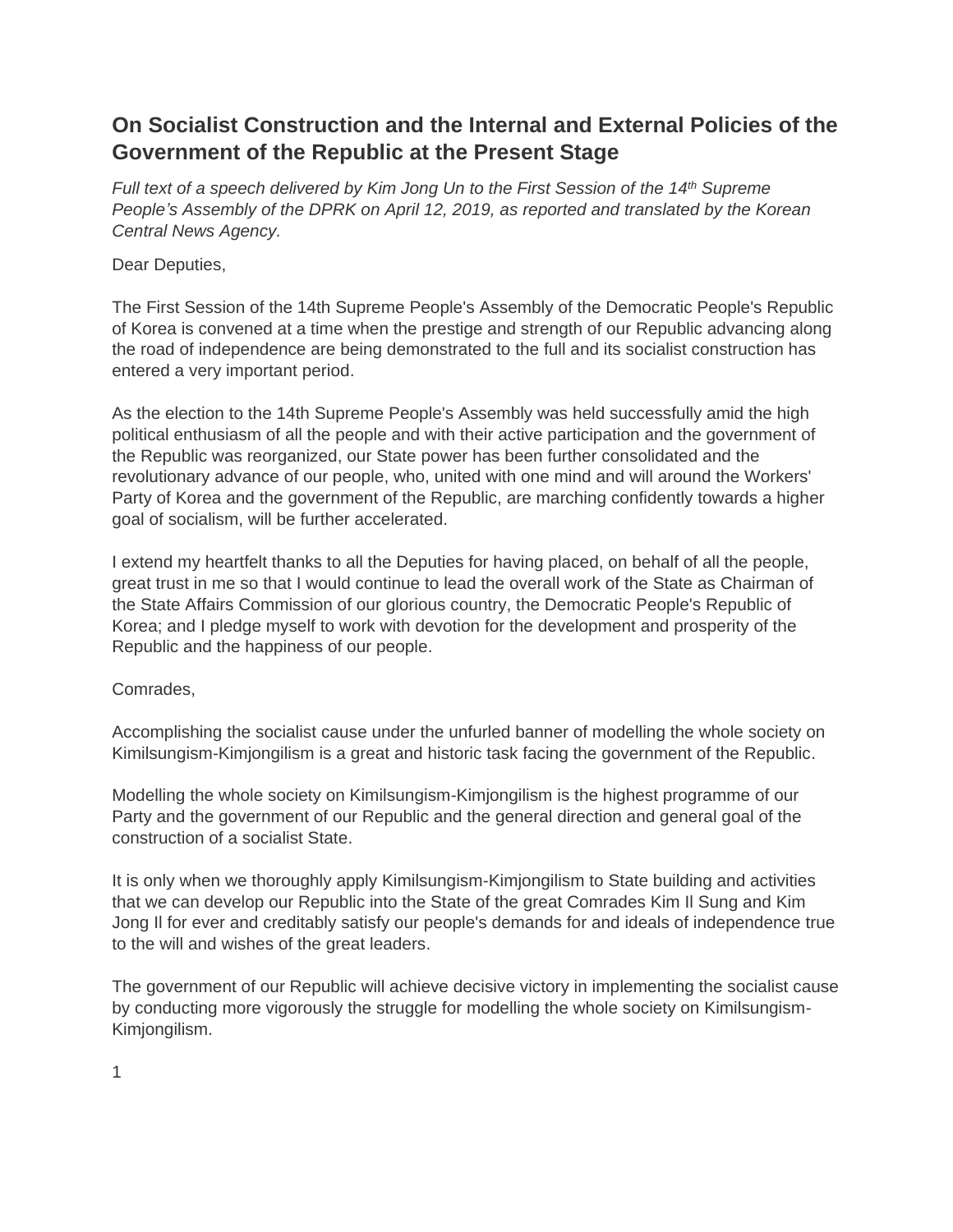### Comrades,

The major fighting task facing us in our efforts for modelling the whole society on Kimilsungism-Kimjongilism is to accomplish the cause of building a powerful socialist country.

Building a powerful socialist country is a historic stage in the struggle for achieving the final victory of socialism, and this can be accomplished with credit only by applying the Kimilsungist-Kimjongilist ideas of State building in a thoroughgoing way.

The Kimilsungist-Kimjongilist ideas of State building contain in a concentrated way the ideas of, and exploits in, State building of the great Comrades Kim Il Sung and Kim Jong Il, who developed our Republic into the most prestigious and strong socialist State in its history; these ideas also indicate clearly the ways and means for accomplishing the socialist cause with the State government as a political weapon.

With the great Kimilsungist-Kimjongilist ideas of State building as the immutable guiding principle, the government of the Republic should raise the country's strategic position and national strength onto a new high and bring about a fundamental turn in accomplishing the Juche-oriented socialist cause.

The revolutionary line of independence should be carried out in State building and activities.

Independence is the political philosophy of our Republic, and it constitutes the core of the Kimilsungist-Kimjongilist ideas of State building. A socialist State can defend the country's prestige and people's destiny and build and perfect socialism as suited to its situation and by its own efforts, only when it maintains the principle of independence and the Juche-oriented stand definitely in all its activities. The great Comrades Kim Il Sung and Kim Jong Il raised independence as the life of the Korean revolution and the fundamental cornerstone for State building and advanced the revolution and construction in our own way while categorically rejecting worship of big countries, dogmatism and the high-handedness and pressure by outside forces. Under their wise leadership our Republic has been built and developed to be a socialist State, independent in politics, self-supporting in the economy and self-reliant in national defence, and it is still demonstrating to the world its prestige and might as a powerful independent country. Its strategic position and influence is being raised day by day as it recently achieved the historic cause of developing the two fronts simultaneously amid a do-or-die confrontation with the imperialists and is leading the trend of situation towards peace. Today the imperialists' wilful violation of the sovereignty of other countries is growing more undisguised than ever before, and not a few countries are being forced into a miserable plight as they have no strength with which to defend themselves; in this world it is hard to find a country like our Republic that is steadfast in the principle of independence and assures the security of the State and the happiness of the people by its own efforts.

Holding fast to the revolutionary line of independence in State building and activities is a consistent and immutable stand of our Republic.

Geographically, Korea is sandwiched between big countries and its territory remains divided. Our Republic is conducting socialist construction as the hostile forces are resorting to more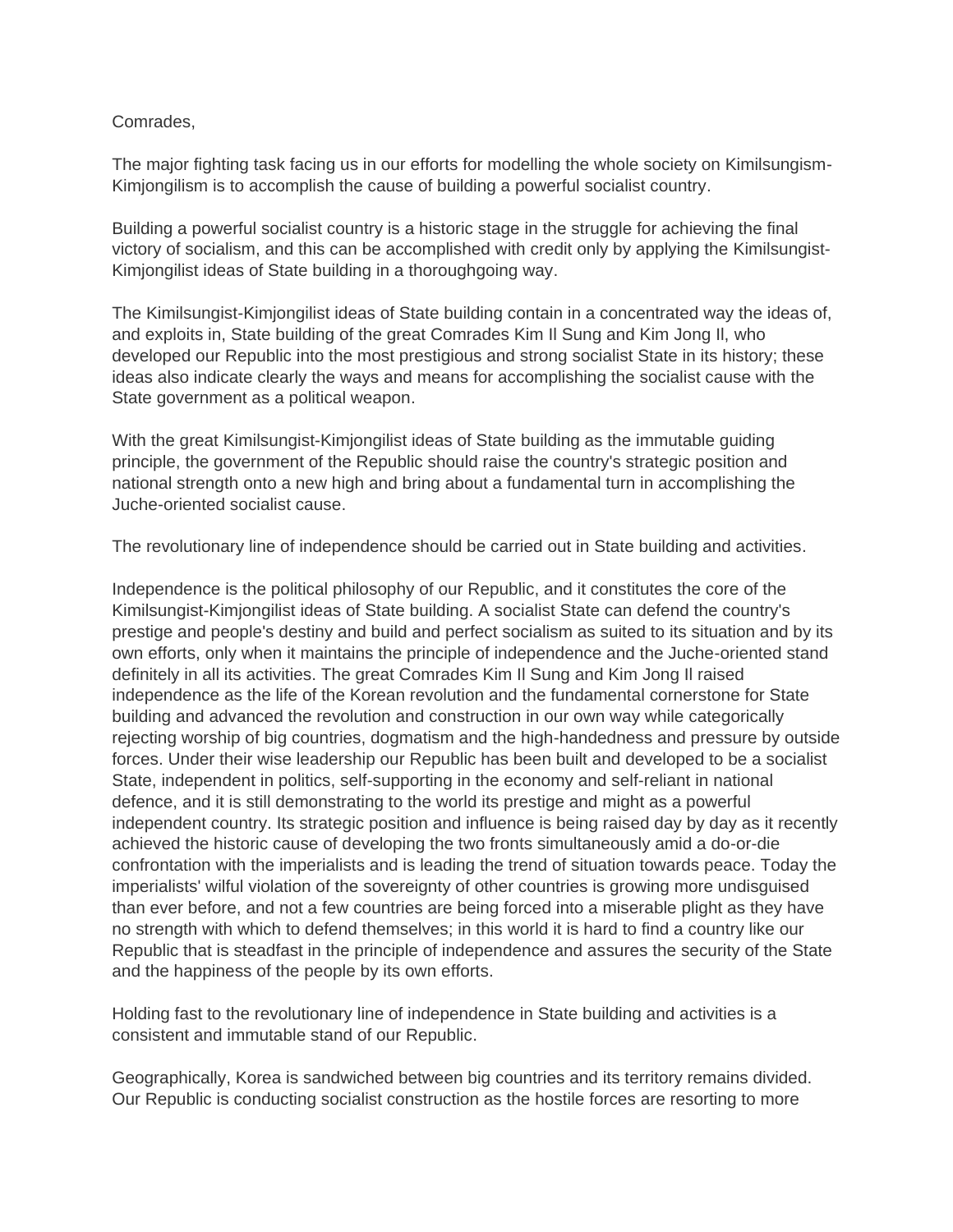vicious schemes in trying to contain, undermine and stifle it. On the other hand, the contradictions and confrontations among great powers in their pursuit of hegemony are worsening on a regional and worldwide scale.

Given the special circumstances of our revolution and the complexity of the present world situation, our Republic should build up its own strength from the firm standpoint of independence and seek independent development to defend its sovereignty and dignity and achieve true prosperity. In the past, too, when the world socialist camp existed and the countries concerned maintained cooperative relations to varying degrees, our Republic adhered to selfdetermination and independence in carrying on the revolution and construction, and promoted socialist construction on the principle of self-reliance. Building socialism by its own efforts according to the revolutionary line of independence is the basic principle our Republic must invariably maintain in State building.

Whatever wind may blow and whatever challenges and difficulties may lie ahead, our Republic will, in the future, too, make no concession or compromise over the issues concerning the fundamental interests of our State and people. It will resolve everything on the strength of selfreliance and self-development, stepping up the building of a powerful socialist country in our own way and by our own efforts.

A crucial factor in applying the revolutionary line of independence to the building and activities of our State is to strengthen the motive force of our revolution and develop all fields of social life in our own way. We should consolidate the country's politico-ideological position rock-solid by fully equipping the people with the great Juche idea and the spirit of national independence and rallying them firmly behind the Party and the government of our Republic. The government will develop all realms of the economy, defence and culture from the steadfast Juche-oriented stand and in our own way, and it will never tolerate others' way, others' fashion, in the slightest.

Our Republic has a bright, promising future ahead, as it is steadily developing on the strong basis of independence, self-sufficiency and self-reliant defence, with the Party and the people achieving solid unity to form the powerful motive force of the revolution.

It is important to apply the people-first principle to the letter in all aspects of State activities and social life.

This principle is a political ideal of regarding the masses of the people as masters of the revolution and construction, relying on them and making selfless, devoted efforts for their interests. It embodies the Juche-oriented revolutionary philosophy that the people are the most precious and powerful beings in the world; it reflects the unwavering commitment of our Party and the government of our Republic to love the people dearly and satisfy their demands and interests.

The people are the roots of our socialist State and its foundation; they are responsible for developing it. All the activities of Party and government organs should be thoroughly oriented and subordinated to safeguarding and realizing the people's demands and interests and faithfully serving them-this is just the way to promote the revolution and construction with success and bring the viability and advantages of socialism into full play.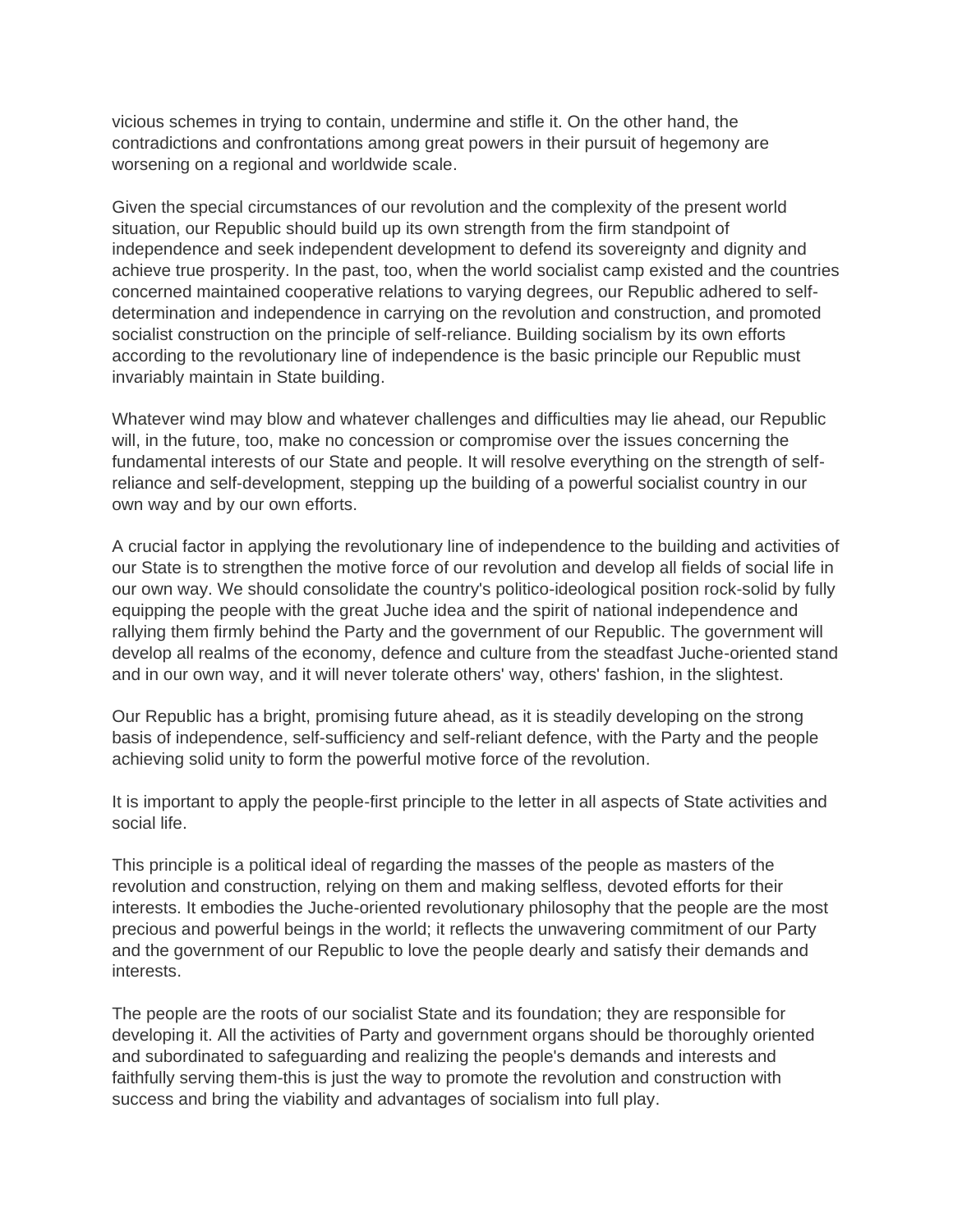Maintaining the viewpoint and attitude of prioritizing the people in the activities of the State presents itself as an important matter, in view of the fact that abuses of power, bureaucratism and other violations of their interests may appear among officials in the course of socialist construction. The impertinent practices of lording it over the people and abusing the authority vested by them will impair the prestige of socialism and its people-oriented character, and weaken the people's support for and trust in the Party and the State. They may end up threatening the very existence of our socialist system.

With a view to carrying forward and holding up the ennobling ideas and intentions of the great leaders, who believed in the people as in heaven and devoted their lives to their interests, our Party defined the essence of Kimilsungism-Kimjongilism, the guiding ideology of our revolution, as the people-first principle and set it as the greatest priority to apply the Juche-oriented view on the people, a people-oriented philosophy, in the activities of the Party and the State.

The slogan "Everything for the people and everything by relying on them!" encapsulates the people-first principle maintained by our Party and the government of our Republic. In all spheres of State and social life we have given top and absolute priority to what are oriented to the people and popular among them, unsparingly investing everything for their wellbeing. Over recent years our State has implemented gigantic construction projects in a bold manner. This is not because there is a surplus of funds in the country's coffers; those projects are aimed at providing our people, who are the best in the world, with better conditions for a happy, cultured life.

Our Party and the government of our Republic have resolutely declared a war against abuses of power, bureaucratism and corruption, which are infringing upon the people's interests, and waged an intensive struggle against such practices, taking it as a matter with a vital bearing on the existence of our State.

In the course of the endeavour to apply the people-first principle in all the activities of the Party and the State and in all fields of social life, the Party, the State and the people have formed a community in which they share the same destiny with one another; our Republic has advanced dynamically along the orbit of its development, never flinching in the face of unprecedented trials and difficulties.

As socialist construction is progressing, we should direct closer attention to applying the peoplefirst principle. Then we can double the dynamic for the advancement of our revolution and continue to demonstrate the advantages peculiar to our style of socialism, those which other countries cannot imitate.

The Party and the State make selfless, devoted efforts for the good of the people, and the people support their Party and State whole-heartedly, entrusting their destiny and future entirely to the latter-these are the genuine features of our State embodying the people-first principle.

The government of the Republic will invariably hold fast to the people-first principle as the core of its mainstay, and strive to hasten the bright future of socialism aspired after by the people by relying on their strength.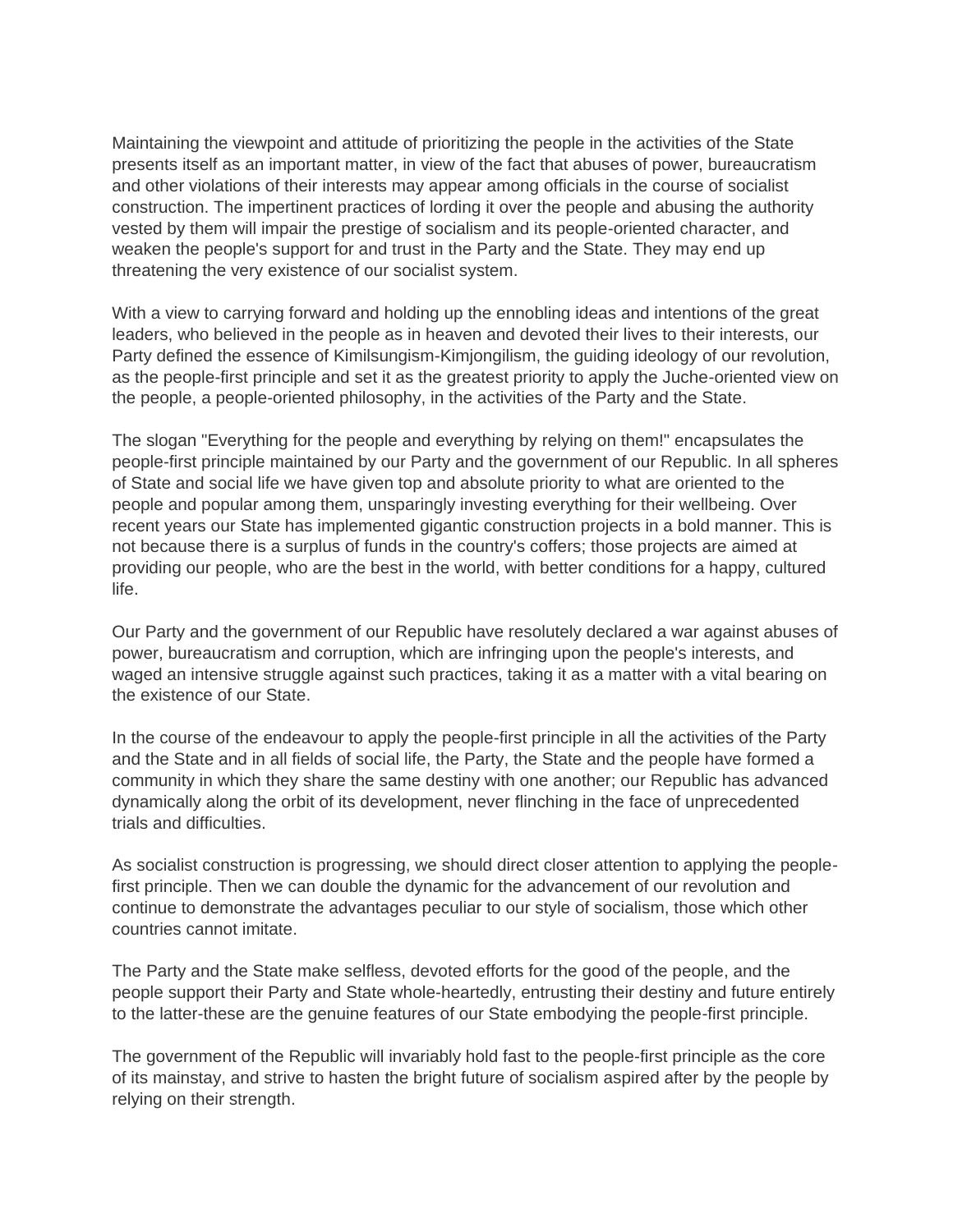Party leadership over the overall affairs of the State should be provided in every way possible.

Party leadership is the intrinsic requirement of the building of a socialist State and lifeline of its activities. Only under the leadership of a party, the incarnation of the demands and interests of the masses, can the socialist State perform its mission as their servant with credit and properly organize and undertake unified guidance over all realms of social life and all regions and the overall socialist construction. A socialist government, not led by a revolutionary party, will lose its intrinsic nature and fall prey to the reactionaries and plotters, with the result that its people cannot escape the pitiful plight of a political orphan.

Our Party is the veteran and seasoned General Staff of the revolution, which has gained rich experience and outstanding leadership skills and abilities in the course of leading the several stages of social revolution and socialist construction. What instils boundless dignity and confidence in sure victory in our people is the leadership of our Party, which is bringing about world-startling, miraculous achievements one after another while leading the gigantic campaign of creation for building a powerful socialist country amid acute confrontation with the hostile forces.

Party leadership over State activities should be consistently based on political guidance, policyoriented guidance. The Party is the guiding force that provides guidelines to be followed by the socialist government and guides all State activities so that they are properly conducted; the State is the executor and performer of the Party's lines and policies. Proceeding from these interrelations between the Party and the government, our Party has shown close concern over encouraging its organizations to exercise unified control over the affairs of their sectors and units and give political and policy-oriented guidance over them in the efforts to materialize its leadership over State activities. If the Party, a political leadership body, is involved in the administrative work and resorts to technical methods, it will not only deviate from its main principle but paralyse the functions of administrative organs and impair its authority, ending up making a mess of the revolution and construction.

At present, the government of our Republic is satisfactorily effecting unified leadership over the State and society by relying on the revolutionary guiding ideology and scientific strategy and tactics advanced by the Workers' Party of Korea. In the future, too, it should remain faithful to the Party's ideas and leadership, so as to perform its missions of representing the rights of the masses of the people to independence, organizing their creative abilities and activities, taking care of their lives and protecting their interests.

When it strictly adheres to the ideas and principles of building a socialist State elucidated by Kimilsungism-Kimjongilism, our Republic will be built more splendidly as an independent powerful State that no one can dare provoke, a people's State in which the people's ideals are fully realized and a great State that leads the world by giving full scope to its unlimited potential for development, and the victory of the socialist cause will be brought closer.

2

Comrades,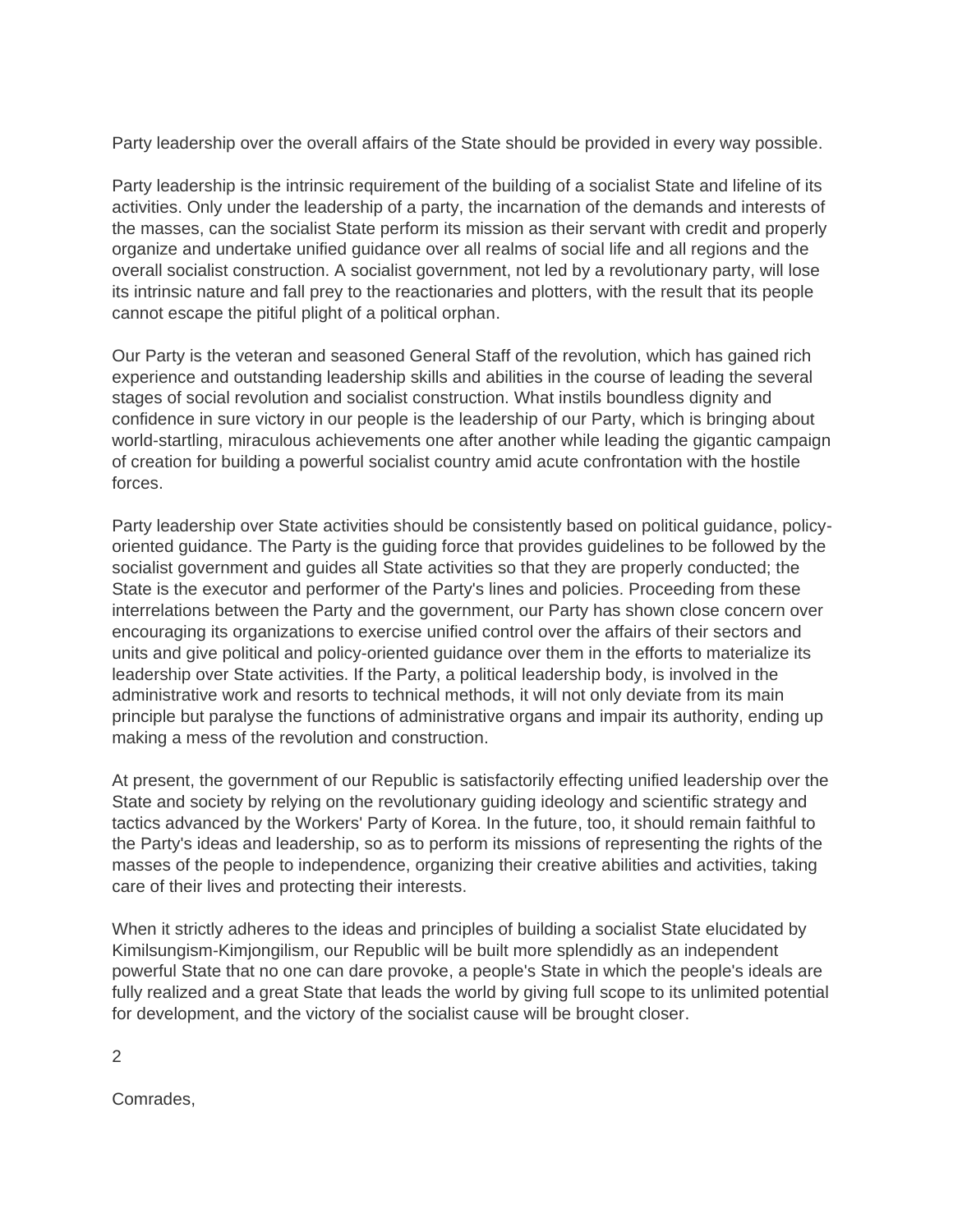The central task facing our Republic at the present stage of the struggle to build a powerful socialist country is to solidify the material foundations of socialism by concentrating all national resources on economic construction.

Economic self-sufficiency is a material guarantee and prerequisite for building an independent State. Only by relying on independent and strong economic capability, it is possible to defend the dignity of a State and increase its political and military might on a steady basis.

The present political situation demands that our State hold higher the banner of self-sufficiency and self-reliance.

Recently, the United States has grown fearful of the threats posed by our rapidly-developing nuclear armed force to the security of its mainland. At the negotiating table, it has made much ado about improved relations and peace; on the other hand, it is resorting to all conceivable schemes in trying to prolong the economic sanctions, with the aim of preventing us from following the path of our own choice and disarming us first to create conditions for realizing its ambition of overthrowing our social system. Now that it is raising demands that run counter to the fundamental interests of our State, as a prerequisite for lifting the above sanctions, the confrontation between our country and the United States is bound to be drawn out and the hostile forces' sanctions will persist. We have built socialism in the face of their constant sanctions, but we must neither become accustomed to this nor slacken the speed of advance of our revolution. To the forces who cannot thwart us by force, sanctions are a last resort. However, these are an intolerable challenge to us; we must never connive at or remain indifferent to them, but act resolutely to frustrate them. As we put an end to the prolonged nuclear threat by dint of nukes, we must frustrate the hostile forces' sanctions on the strength of self-sufficiency and self-reliance.

We have the capabilities and foundations for independent development to revitalize the national economy and raise it to the advanced international level in the shortest possible period. The foundations of our self-supporting economy that have been laid for several decades, able scientific and technical personnel, and the creative strength of the heroic people who have made self-reliance part of their mental qualities and are brimming with patriotic enthusiasmthese constitute our valuable strategic resources. By making the most of these enormous and unlimited potentialities, we must create another legendary tale of world-startling, miraculous successes and go ahead of others by making a greater leap forward.

When we adhere to the line of building an independent national economy and give full play to the revolutionary spirit of self-reliance, we can achieve remarkable development with a strength that others can neither fathom nor imagine.

The strategic policy pursued by our Party and the government of our Republic in promoting socialist economic construction is to make the national economy Juche-oriented, modern, ITbased and scientific.

The independence and Juche character of the national economy should be consolidated in every way possible.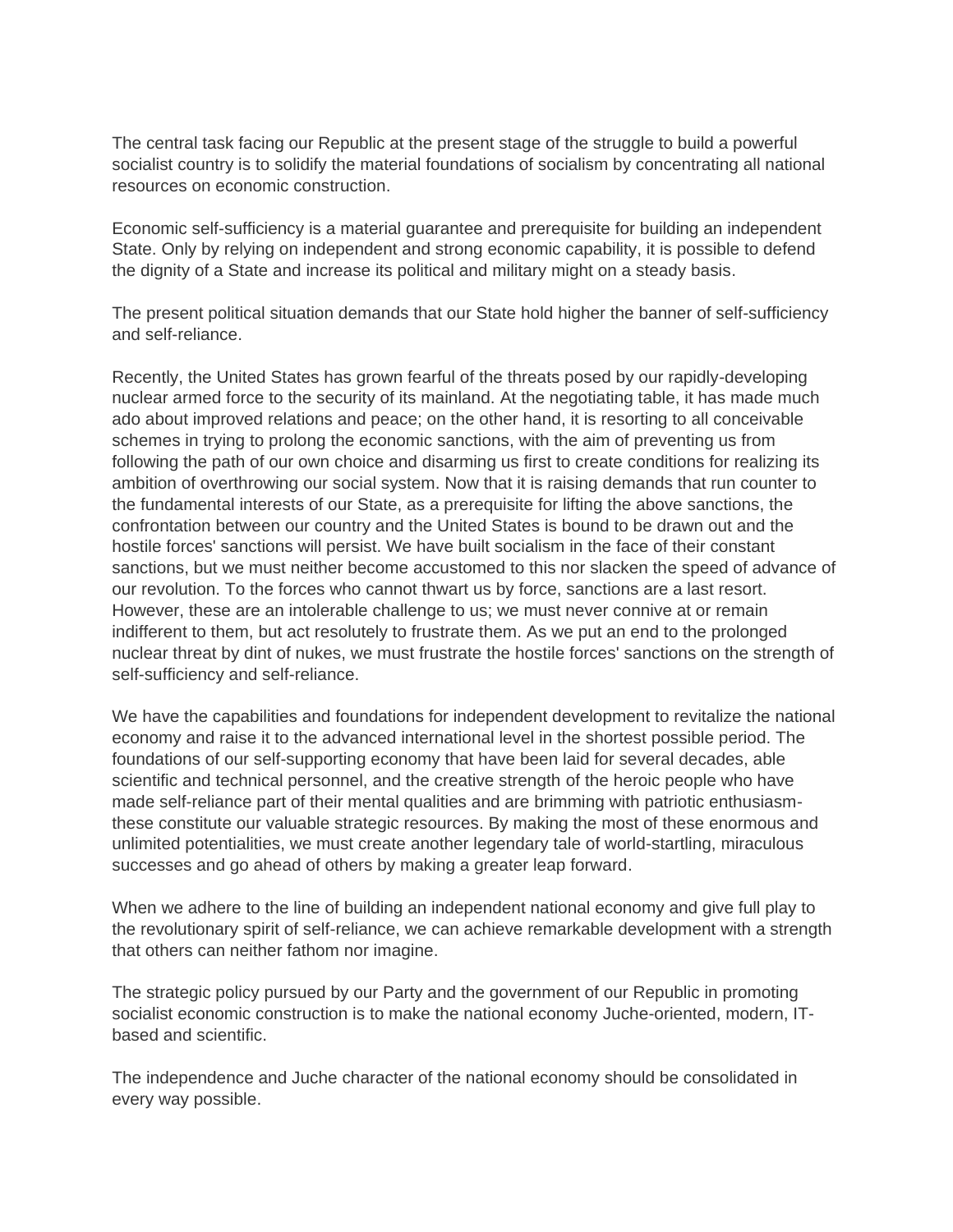We must strive hard to achieve self-sufficiency in power, fuel and raw materials, which constitute the basic guarantee for independent economic development.

The electric-power industry should maintain and strengthen the existing bases to maximize the production of electricity, put power supply on a scientific and rational basis, and actively develop the hydraulic, tidal, atomic and other promising sources of energy so as to create greater generating capacity.

Coal and other mines, which are in charge of the primary front for economic development, should give precedence to prospecting and tunnelling, and concentrate their efforts on realizing mechanization of extracting and transport, thus extensively increasing the production of coal, the food of industry, and minerals.

The metallurgical industry should establish a new modern yet large-scale iron production system that suits our actual situation by solving the scientific and technological problems arising at the Juche-oriented iron production bases and operating them properly. The chemical industry should turn itself into a Juche-oriented, energy- and labour-saving industry that totally relies on locally available raw and other materials. By doing so, it should meet the domestic demands for fertilizer, chemical fibre, synthetic plastics and various other chemical goods.

The problems of food and consumer goods, which are of decisive importance in the improvement of the people's living, should be solved in the earliest period.

The agricultural sector should pay special attention to solving the problems of seed, fertilizer and water and securing the land under cultivation, introduce scientific farming methods and raise the rate of mechanization of farm work, and thus attain without fail the grain production target set by the Party. The stockbreeding bases such as chicken and pig farms should be modernly built or renovated, domestic animals be raised in a scientific way, and a mass movement be launched to raise grass-eating animals perseveringly. Also, a turn should be made in the production and processing of seafood by consolidating the material and technical foundations of the fishing industry.

The light industry establishments should hold fast to recycling as one of their strategies, along with the strategy of relying on locally-available raw and other materials, step up modernization of their production lines and invest great efforts in developing new products. In this way, it should ensure that larger amounts and various kinds of quality consumer goods are supplied to the people.

We should carry on grand construction projects more vigorously to provide the people with more affluent and cultured living conditions. The construction sector should make innovations in architectural designing and construction method and improve the level of technical equipment of construction units to build world-class architectural structures in a larger number. The buildingmaterials industry should build up the capacity of cement production and decisively raise the proportion of domestically-produced finishing materials.

The transport sector should adopt revolutionary measures for improving rail and water transport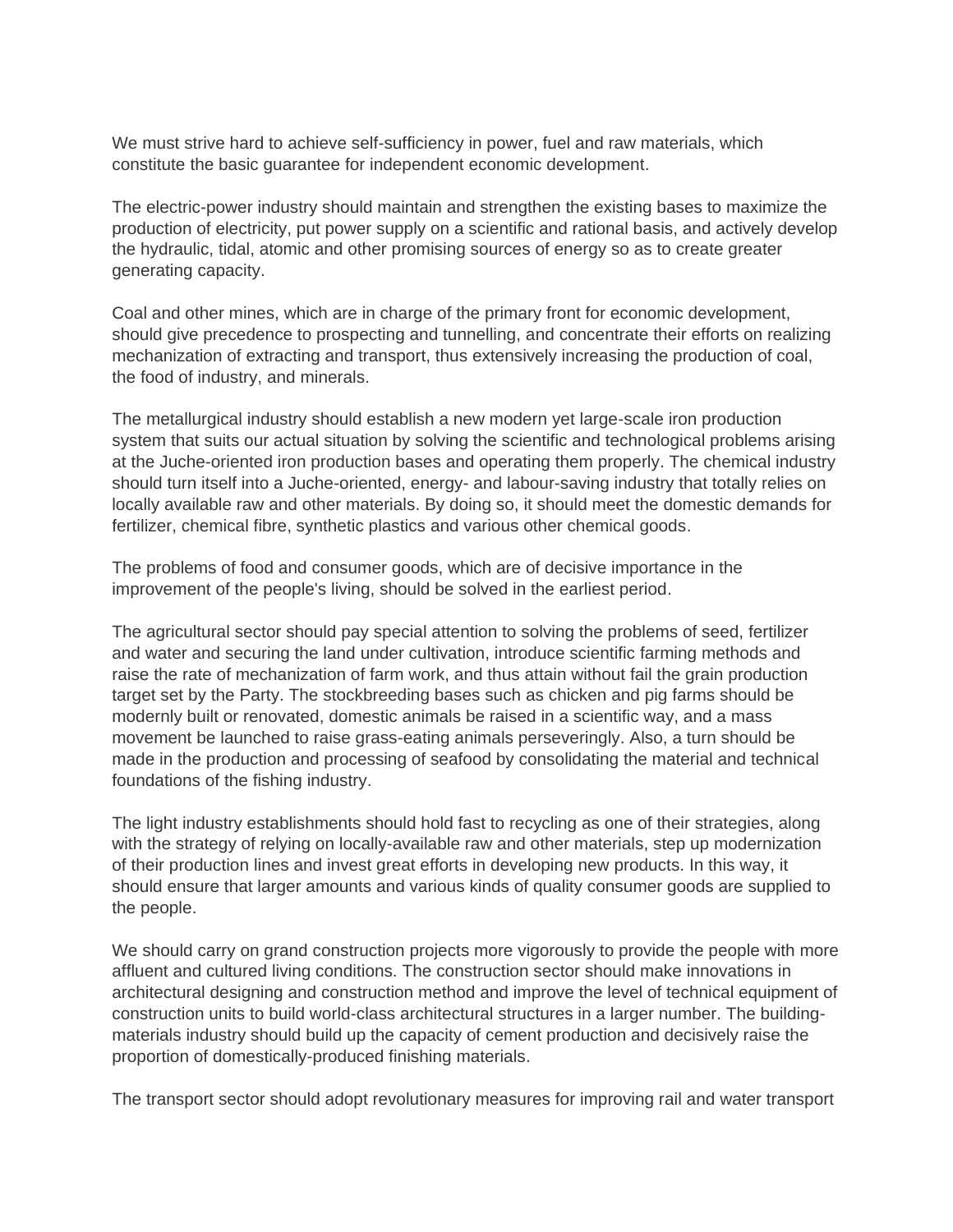in conformity with the actual conditions in our country and resolve the problem of passenger transport in the capital city and provincial seats in our own way.

We should improve the structure of the national economy still further, develop all its branches in a harmonious way and secure the international competitive edge in the magnesia and graphite industries and other promising economic sectors.

We should make proactive efforts to put the national economy on a modern and IT footing so as to transform the country's economy definitely into one that is knowledge-based.

We should work out strategies and targets for developing hi-tech industries including the machine-building, electronics, information, nanotechnology and biological industries, and concentrate investment on them. Every sector should build a parent, standard factory in which science and technology are integrated with production and all production lines are made remote-controlled, intelligent and fully automated and generalize its experiences, so as to raise the overall economy to the advanced level of the world.

We should develop the local economy and reenergize the external economic work.

Provinces, cities and counties should build and develop the economy with their own distinctiveness by giving full scope to their natural and geographical advantages and properly sustaining their economic, technical and traditional characteristics. The State should empower the local authorities to stand on their own feet and develop by themselves, and adopt relevant practical measures.

The external economic sector should conduct external economic cooperation, technical exchanges and trading activities in a multifarious, proactive and tactical way on the principle of strictly abiding by the line of building an independent national economy and in the direction of reinforcing the fields and links essential in strengthening the country's economic foundations.

In order to give full play to the potentials of the self-supporting socialist economy, comprehensive measures should be taken to enlist all the human and material resources and potentialities of the country in a coordinated way and utilize the new elements and driving force for economic development.

The economic work of the country should be conducted under the State's unified control and supervision, and in accordance with its strategic plan and command.

We should adopt a scientific and practical strategy and phased plans for the economic development of the State and execute them without fail. The structural and work system should be adjusted so that enterprises can arrange and conduct production and management activities smoothly while fully satisfying the needs of the State's unified guidance over and strategic management of the economic work.

The State's institutional and legal conditions and environment concerning economic affairs should be improved and an iron discipline be established so that the economic organs and enterprises give priority to the national interests and the promotion of the people's wellbeing and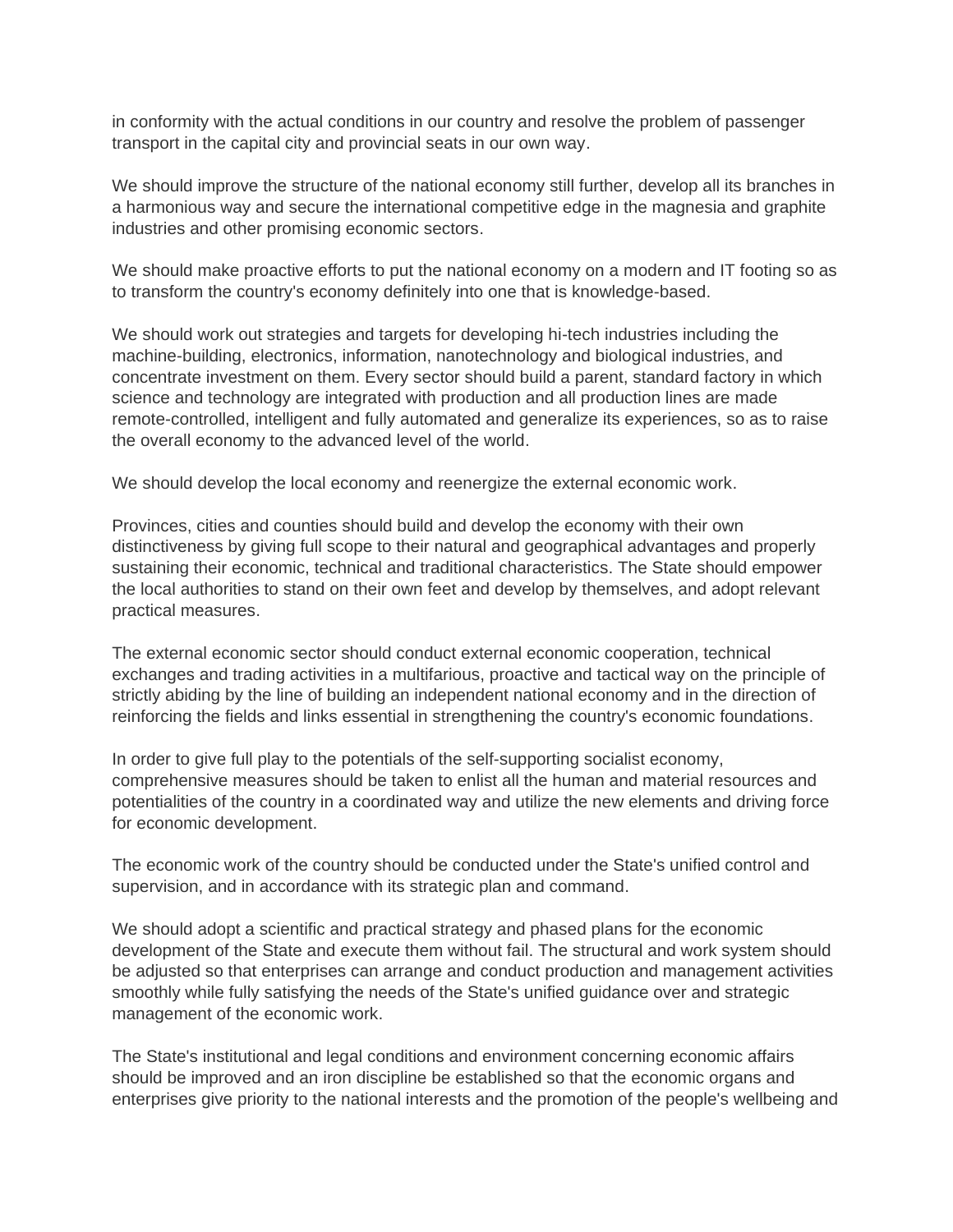observe the law and order strictly.

We should further improve planning in compliance with the essential requirements of the socialist economy and deal with pricing, monetary and financial matters-the important links in the whole chain of economic management-in accordance with the economic principles and laws and in such a way as to reap profit in reality. By so doing we can encourage the enterprises and producers to work with great interest and high enthusiasm. Measures should be taken to conduct the economic management on the basis of scientific calculation so that optimum results can be obtained. Raw and other materials, funds and manpower should be economized as much as possible and the expenditure be made cost-effective so that all the resources of the country may contribute to the development of the State to the maximum.

The main force that propels a self-supporting economy is the talented personnel and science and technology.

We should make it part of the national social practices to attach importance to the talented personnel and science and technology, identify and appoint the talented personnel to the appropriate posts so that they may lead production and the development of technology; and we should steadily increase State investment in the field of science and technology.

We should make proper decisions on major scientific and technological tasks and projects, strategic, pivotal, profitable and economically important, and concentrate our forces and funds on them to ensure that science and technology may render decisive services to reenergizing the overall economy and developing the hi-tech industry.

We should build up the political and military might of our Republic.

Our political and ideological might is based on the advantages and stability of the political system of our socialist State. We should substantially provide all the people with genuine political rights and dignity and give full play to the political and ideological advantages of our system, in which the whole country, united in ideology, purpose and moral obligation, makes uninterrupted progress.

The government of the Republic should regard the people's interests as the absolute standard and give the first consideration to their will and desire in formulating and carrying out its policies; in this way, we can encourage the broad sections of the working masses including workers, farmers and intellectuals to take active part in the management of the State and society as befits the genuine masters of State administration.

The government should give definite precedence to the political and ideological work as required by the intrinsic nature of the socialist society, so as to train all members of society as true advocates of Kimilsungism-Kimjongilism and further consolidate the political and ideological unity and cohesion of our State.

The government of the Republic should perfect the legal system of the State and intensify the role of law in State and social life.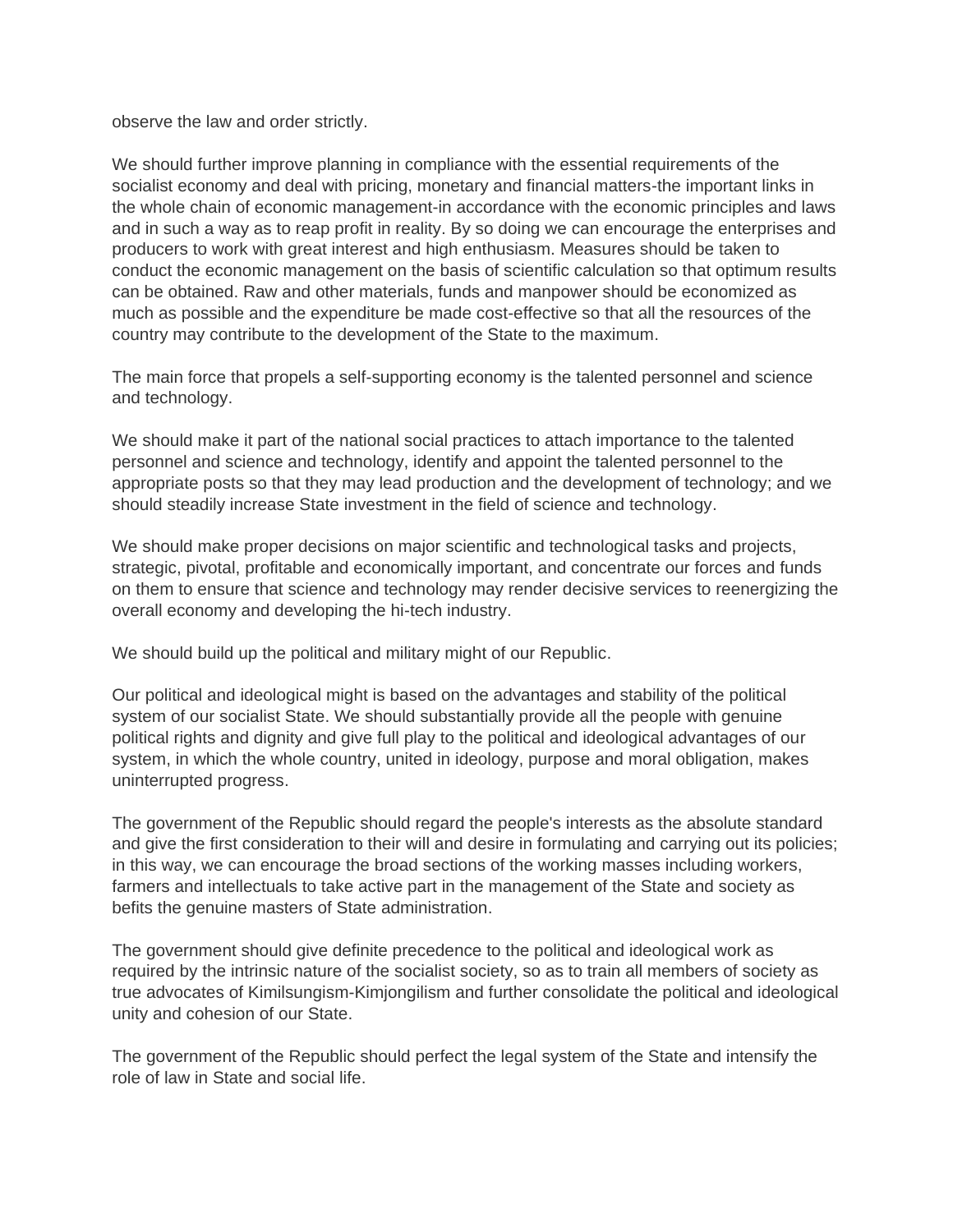The laws of the Republic are powerful weapons for defending the gains of the revolution, consolidating and developing the socialist system and championing and guaranteeing the people's rights and interests. In keeping with the intensification of the revolution and construction, the laws and regulations should be subdivided and specified on the basis of the requirements of the Party's policies and in reflection of the prevailing realities so as to legislate and perfect them in a scientific way; they should be modified and supplemented in good time, so that they can reliably guarantee the administration of the people-oriented politics of the socialist State. It is necessary to thoroughly establish a habit of observing the socialist laws throughout society so that all the people respect the State laws with a noble sense of law observance and abide by them on a voluntary and obligatory basis; law-enforcement organs should enhance their role, never allow double standards of discipline in enforcing laws and strictly adhere to scientific accuracy, objectivity, impartiality and prudence in applying laws; in this way, we should turn ours into the most advantageous socialist law-governed State in which laws safeguard the people and the latter observe the former.

The self-reliant defence capability is a powerful and valuable weapon for defending the sovereignty of our Republic.

The peace-oriented atmosphere that has begun to be created on the Korean peninsula is not stable, and the hostile forces have not given up their attempt to invade our Republic. Always keeping in mind the iron truth that peace can be guaranteed only by powerful military strength, we should hold fast to the principle of self-reliant defence and keep building up the country's defence capability.

The government of the Republic will provide, on a preferential basis and in full, the human and material resources necessary for strengthening the People's Army, arming all the people and fortifying the whole country, and steadily raise the national defence capability by putting the defence industry on a highly Juche-oriented and modern footing.

Socialist culture should be developed in our own way.

It is important to create a climate of giving top priority to education throughout the country and bring about a radical improvement in education in our own way so as to overtake the developed countries in the educational level. The educational sector should strengthen the ranks of teachers, improve the quality of education as demanded by the trend of developing modern education, and thus train larger numbers of talented personnel who will shoulder the scientific and technological development of the country and socialist construction.

Upholding the slogan of making all the people well versed in science and technology, we should enrol all the working people in the study-while-you-work system and prepare them as intelligent workers.

The government of the Republic should give special attention to the socialist health service. It should further improve medical service, raise medical science and technology to the cuttingedge standard and consolidate the material and technical foundations of the health service sector, thereby bringing greater benefits of our country's socialist healthcare system to the people.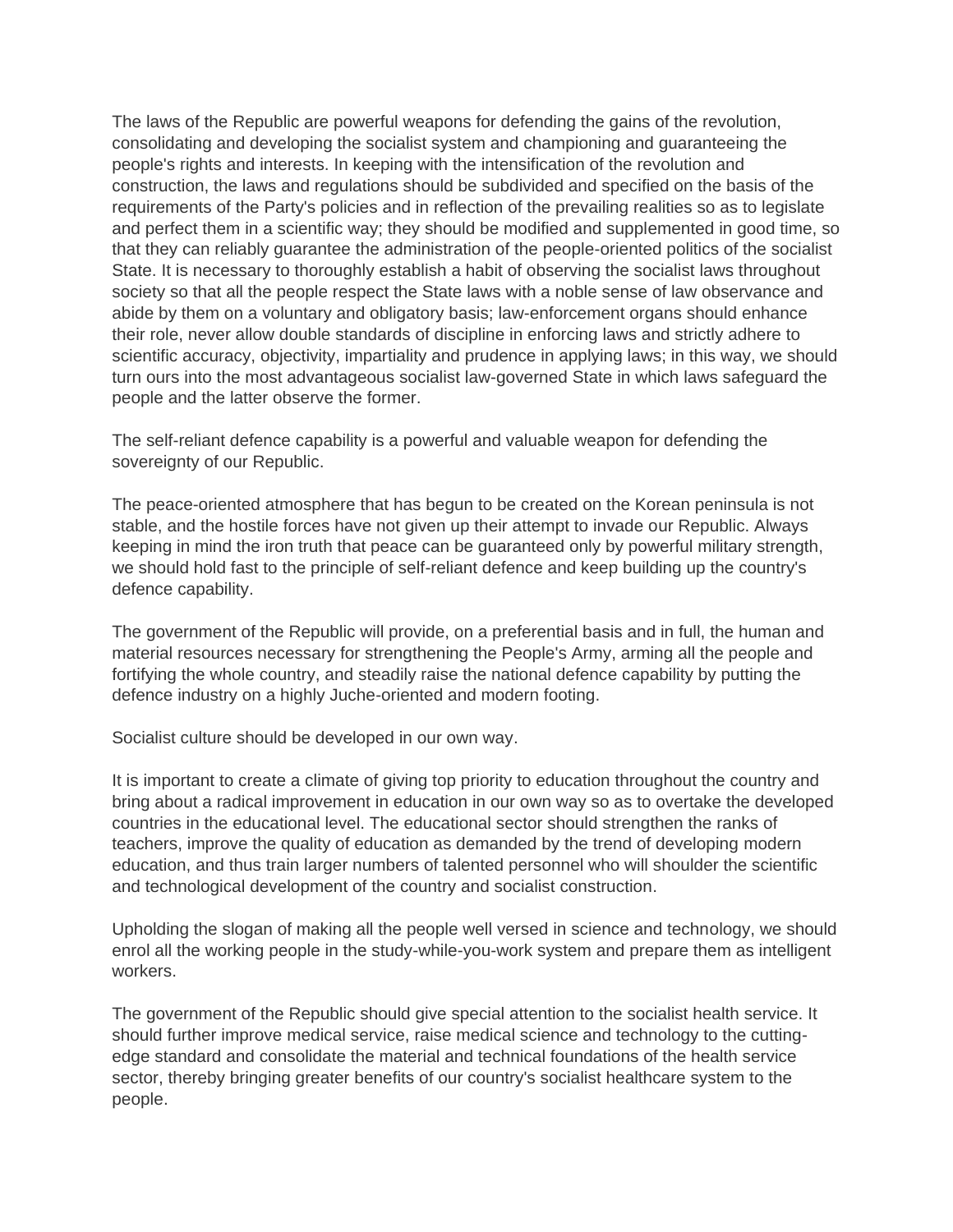The sector of culture and arts should create larger numbers of masterpieces that represent the demands of the times and aspirations of the people, and the sector of cinematic art, in particular, should kindle the flames of effecting an upsurge in film-making in the new century, thus playing the role of pacesetter in opening up a new heyday of the development of socialist culture.

Sports play a very important role in consolidating a nation's strength and exalting its resourcefulness and prestige. A nationwide effort should be directed to developing sports science and specialized sporting techniques and organizing the mass-based sports activities on a wide scale. At the same time, sports facilities should be increased in number and the existing ones renovated with an eye to satisfactorily hosting even international games.

Establishing a socialist way of life and moral discipline is a severe political struggle and an acute class struggle to safeguard and add lustre to our ideology and system.

We should encourage all the members of society, with a high sense of pride and self-confidence that our culture, our way of life and our morality are the best, to give full play to the collectivist way of life and moral traits and actively create and fully enjoy the revolutionary and optimistic cultured way of life of our style as suited to the aesthetic sensibilities of today that aspire after cultural development. We should firmly defend the ideological and cultural position of our State by strictly guarding against any slightest expression of immoral and alien phenomena that poison the people spiritually and degenerate and debase society, improving ideological education and struggle and intensifying legal sanctions against them.

In order to successfully carry out the enormous revolutionary tasks facing the government of the Republic, people's government organs should enhance their functions and roles.

They should further intensify their unified guidance over the whole society as required by the developing revolution.

They should consolidate and develop the socialist political system and carry on the work of accelerating economic and cultural construction. In particular, they should give precedence to economic work and concentrate their efforts on improving the people's living standards. They should put every realm of social life and every region under their supervision and provide unified guidance over them while giving free rein to the creativity of individual sectors and units.

People's government organs should establish the trait of making selfless, devoted efforts for the good of the people as appropriate to their basic duty.

They should always pay heed to the people's opinions, plan and organize their work in reflection of their demands, find what can be done for them and carry it through to completion, and enlist them in carrying out the Party's lines and policies. They should give top priority to the people's interests and comfort and take responsible care of their living.

They should properly enforce the advantageous people-oriented policies including free compulsory education and free medical care, which General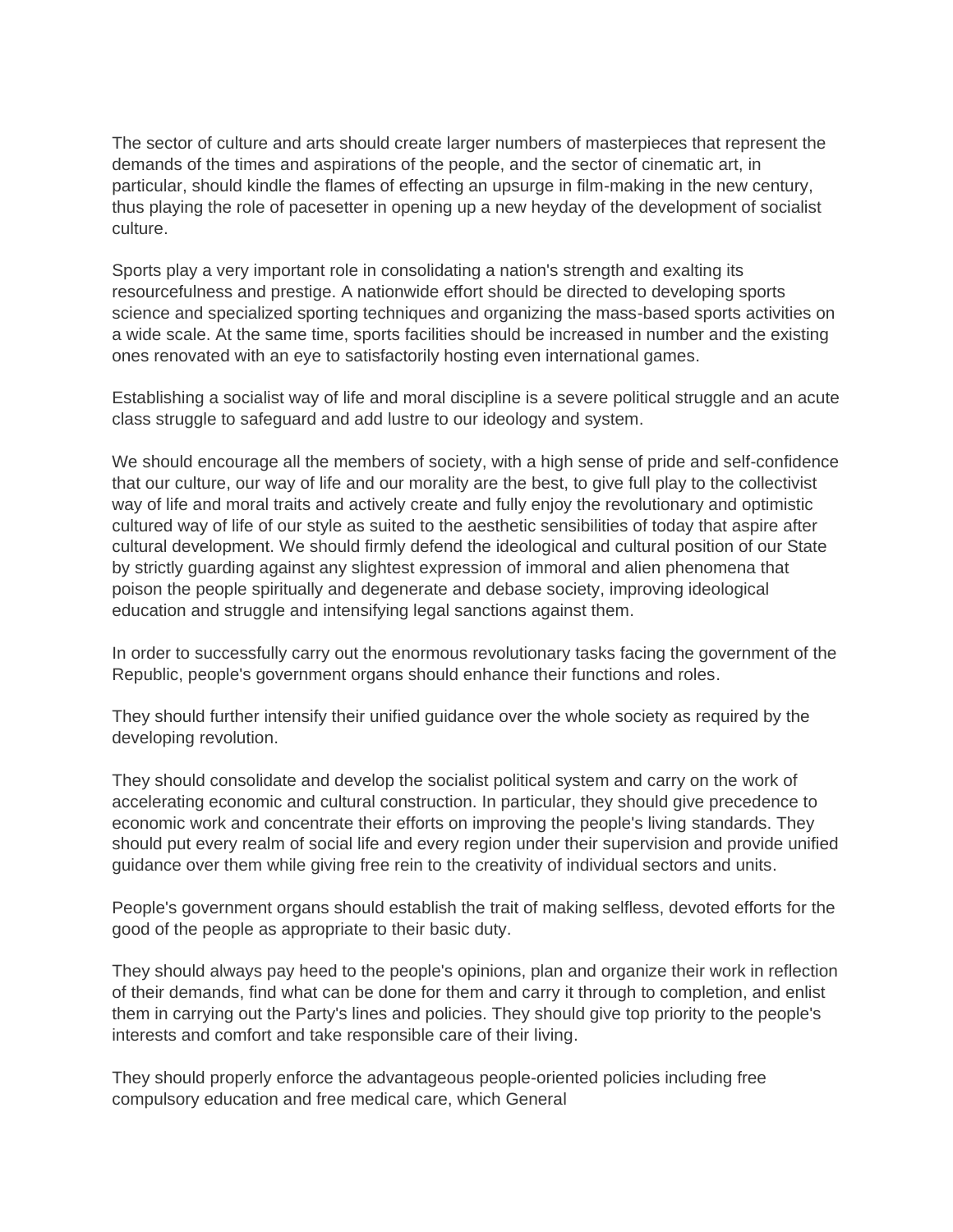Kim Jong Il pursued invariably even in the most trying days, so that the people can feel keenly the gratefulness of the socialist country in their daily life and turn out in the efforts for achieving its prosperity.

People's government organs should maintain it as the iron rule to work only under the Party's leadership.

They should organize and carry on all work with the Party's ideas and policies as the yardstick, proactively defend the Party's policies and implement with credit the revolutionary tasks advanced by the Party, thereby giving full play to the validity of our Party's policies. Party organizations at all levels should intensify collective guidance over the activities of government organs in conformity with the demands of the developing revolution and actively encourage all their officials to perform their responsibilities and basic duties for the revolution.

Officials of people's government organs at all levels should enhance their sense of responsibility and roles.

The present stirring realities urgently demand that our officials take the lead in the general offensive and wage a vigorous struggle in order to discharge their duties as befits the leading personnel of the revolution.

Officials of people's government organs should possess a high degree of Party spirit and revolutionary principle and conduct their work in a daring and active manner with the attitude that they are fully responsible for it. Courage and activeness arise out of trust in the Party, whereas timidity and acts of basing their actions on how people look at them result from lack of trust in the Party. Officials of people's government organs should definitely root out passive approaches of expediting their work only when the Party throws its full weight behind them, and cherish an unyielding revolutionary work style of carrying through the task set by the Party even though their bodies are torn to pieces. They should constantly cultivate abilities for conceiving, organizing, supervising, guiding and developing their work to become versatile workers who are capable of implementing any tasks with credit. They should acquire our Party's methods of mass work, set personal examples in all undertakings and make tireless efforts for the good of the people. Cherishing deep in their hearts the true meaning of our Party's affection for the people, they should be infinitely courteous to them and become their faithful servants, always sharing weal and woe with them and working with devotion for them.

3

Comrades,

At present, our historic struggle for national reunification, a long-cherished desire of the nation, has entered a new phase.

We have taken momentous measures in succession to improve inter-Korean relations and ensure peace on the Korean peninsula with a firm resolve to achieve without fail the cause of national reunification, into which the great Comrades Kim Il Sung and Kim Jong Il put their heart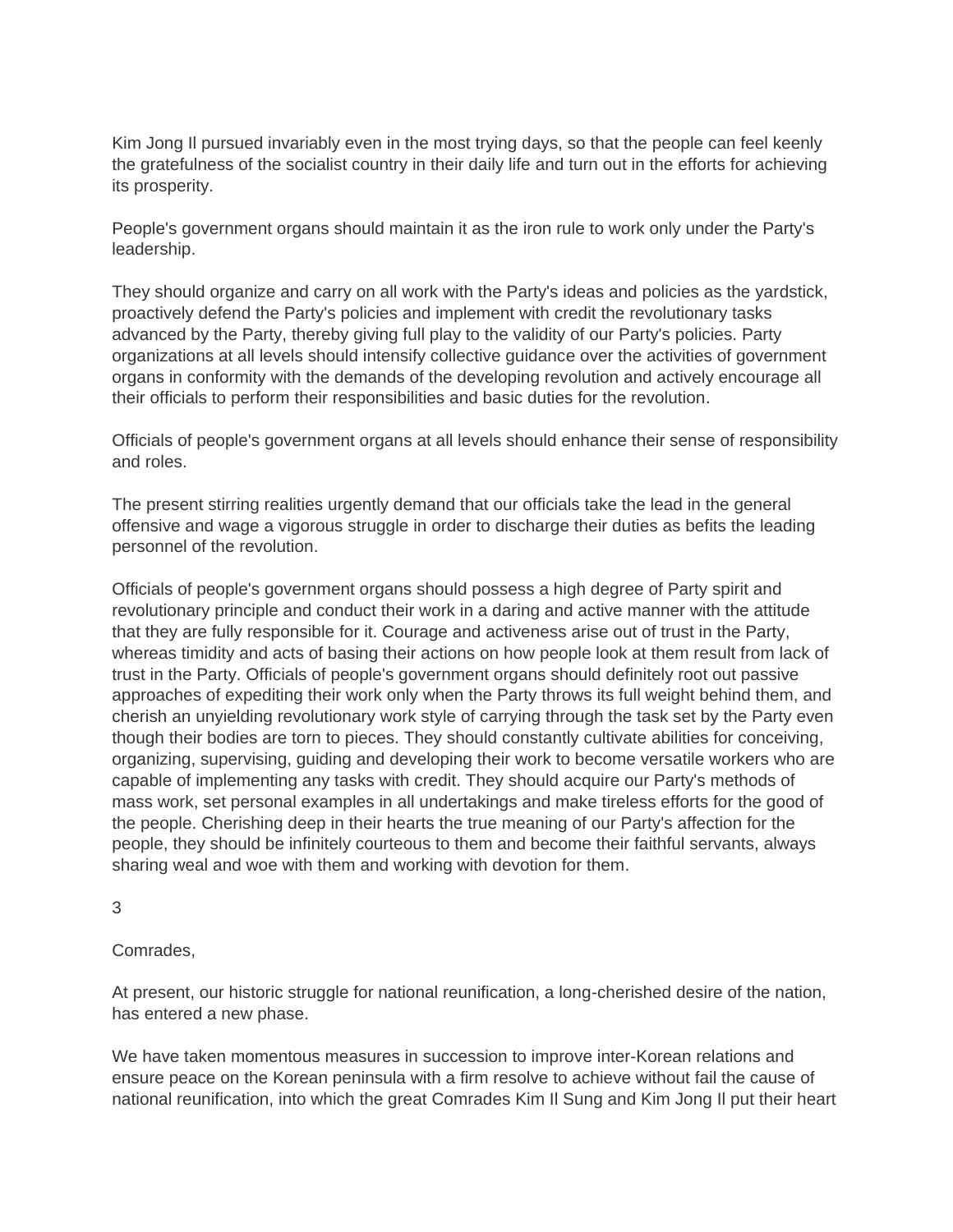and soul all their life.

Last year we held three rounds of historic north-south summit meetings and talks and adopted inter-Korean declarations to bring about a dramatic turn in the relationship. They were events of great significance which turned around the grave situation that was teetering on the brink of war every moment and which heralded the start of a new journey to national reunification.

Now the entire nation ardently hopes that the historic Panmunjom Declaration and the September Pyongyang Joint Declaration will thoroughly be implemented so that the peaceful atmosphere on the Korean peninsula will continue and inter-Korean relations will improve uninterruptedly.

The south Korean conservative forces, however, are responding to the aspirations of the nation and the unanimous expectations of the international community with too perfidious words and behaviours, and are struggling to bring inter-Korean relations back to those in the period before the publication of the Panmunjom Declaration.

The United States openly forces "speed adjustment" on the south Korean authorities and tries in every way to subordinate the implementation of inter-Korean agreements to its anti-DPRK policy marked by sanctions and pressure.

As a result, a grave situation has been created for us to decide whether to ease the tension on the Korean peninsula and continuously carry on the atmosphere of inter-Korean rapprochement or to return to the past when the tension spiralled up towards a catastrophe with the danger of war looming larger.

We cannot look on with folded arms the current situation which causes serious concern over the destiny and future of the nation and peace and security in the region, but we have to take proactive measures without delay to straighten it out in line with the unanimous aspirations of all the fellow countrymen.

To this end, it is needed above all to take a proper stand and attitude with which to invariably adhere to and implement the inter-Korean declarations encapsulating the unanimous will of the nation, whatever difficulties and obstacles in the way.

I would like to make it clear once again that as I already declared, it is my firm determination to turn, together with the south Korean authorities, inter-Korean relations into a lasting and durable relationship of reconciliation and cooperation and write a new history of the nation that achieves peace and co-prosperity as desired by all the countrymen.

In order to untangle the prevailing unsavoury situation, heighten the good atmosphere for improved relations north and south created with much effort and make it bear meaningful fruit of peace and reunification, it is important to put an end to big-power worship marring the spirit of independence and to the policy of dependence on foreign forces encroaching upon the common interests of the nation, and subordinate everything to the improvement of the relations.

I think that if the south Korean authorities truly want improved relations, peace and reunification,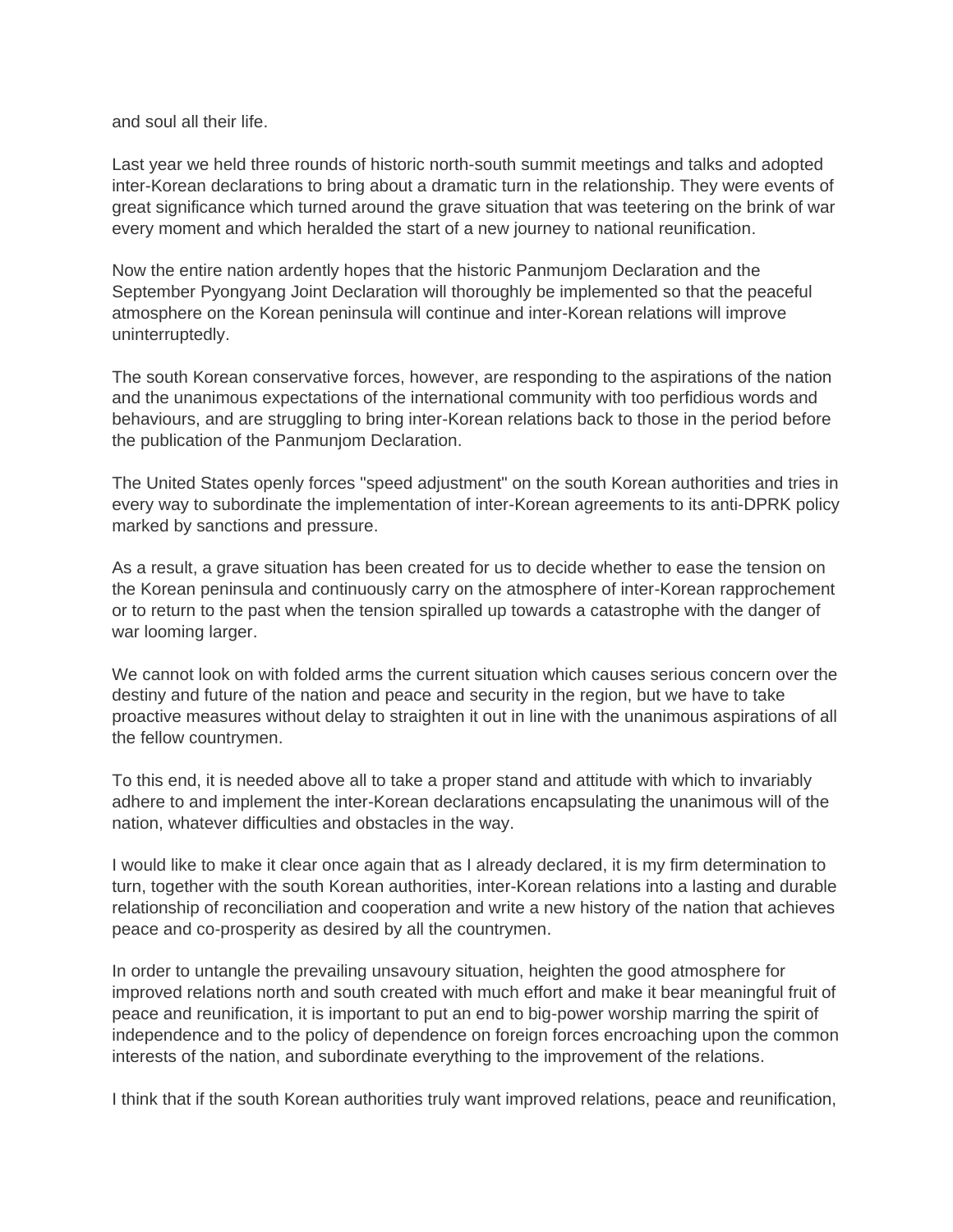they should come back to the original intention they had at the time of the Panmunjom summit and the September Pyongyang summit and fulfil the responsibility they have assumed before the nation through the sincere implementation of the north-south declarations.

They should not waver in their attitude as they see the tide nor pose as a meddlesome "mediator" and "facilitator" as they busy themselves with foreign trips, but be a responsible party that defends the interests of the nation speaking what they have to say squarely with the mind of their own as members of the nation.

It is our consistent assertion that it is imperative to smash the underhand schemes of the hostile anti-reunification and anti-peace forces within and without in order to sustain the atmosphere of improved inter-Korean relations.

It is needed to realize before it is too late that neither progress in inter-Korean relations nor any fruit of peace and prosperity can be expected if the hawkish forces in the south Korean military, who persist in veiled hostility as they resume the military exercises, which were agreed before to be discontinued, jointly with the United States by changing their names, continue to be allowed to make reckless moves, and unless the anachronistic arrogance and hostile policy of the United States, which is creating artificial obstacles in the way of improved relationship as it presents its arbitrary outrageous demand, are eradicated.

All the fellow countrymen in north and south and abroad should, staking the destiny and future of the nation, resolutely check and foil the moves of the United States and south Korean conservative forces that go against the historic current towards improved inter-Korean relations and peaceful reunification.

If they are truly willing to opt for the improvement of north-south relations, peace and reunification, the south Korean authorities should sympathize with our stand and will, keep pace with us and make a courageous decision to show their sincerity by practical action, not by words.

Our Party and the government of our Republic will continue to make sincere and persevering efforts to achieve the sustained development of north-south relations and peaceful reunification of the country, solemnly cherishing the aspirations and desires of the nation in the future, too.

# Comrades,

The first-ever DPRK-US summit meeting and talks, which were held in Singapore in June last year under the world's spotlight, were a momentous occasion that brought the hope of settlement of peace to the Korean peninsula where fire had been exchanged; and the June 12 DPRK-US Joint Statement was a historic declaration announcing to the world that the two countries which had been hostile to each other from one century into the next would write a new history of relationship, and therefore it won full support and approval of the international community aspiring to peace.

The DPRK voluntarily took crucial and significant measures including the discontinuation of nuclear test and test-fire of intercontinental ballistic missile, thereby taking the first step towards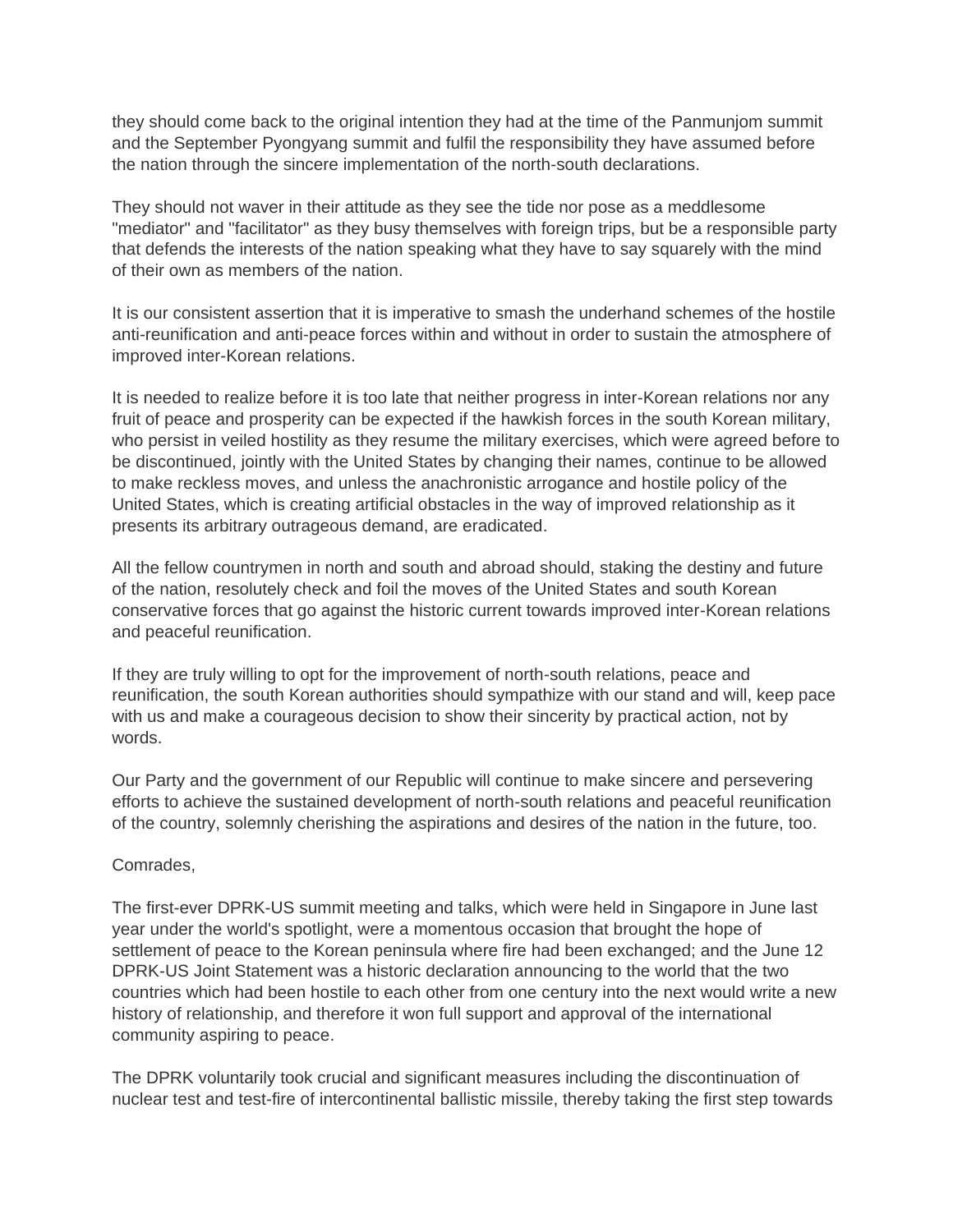confidence-building which is the main key to the removal of bilateral hostile relations, and it also took the broadminded measure of realizing the repatriation of the remains of US soldiers, which had been requested by the US President, as a show of its will to sincerely implement the June 12 DPRK-US Joint Statement which serves as a milestone in the establishment of a new bilateral relationship.

However, the second DPRK-US summit talks held in Hanoi last February raised strong questions about whether the steps we took under our strategic, courageous decision were right, and they were an occasion that gave us a sense of caution about whether the United States is genuinely interested in improving the bilateral relations.

At the talks we expressed our resolve to set the essential stages and course to be followed without fail for the implementation of the June 12 DPRK-US Joint Statement in the interests of both sides and to take more prudent and trustworthy steps, and looked forward to a positive response of the United States.

But the United States came to the negotiating table after thinking only about completely unrealizable methods.

In other words, they were unprepared to solve problems with us at the table and they had no definite orientation or methodology.

By that sort of thinking, the United States will not be able to move us one iota nor get what it wants at all, even if it sits with us a hundred times, a thousand times.

It has recently conducted a test for simulated interception of our intercontinental ballistic missile and resumed military exercises the US President committed himself to suspending, while making other hostile moves contrary to the spirit of the June 12 Joint Statement in a more undisguised way. These seriously get on our nerves.

I am very displeased with such a trend.

As waves rise when wind blows, the more pronounced the US policy hostile towards the DPRK becomes, the tougher our counteraction will become.

Although it strongly hints at the settlement of issues through dialogue as it thinks about the third round of DPRK-US summit talks, the United States still looks away from the withdrawal of its hostile policy, the basic way for establishing a new bilateral relationship; rather it mistakenly believes that if it pressures us to the maximum, it can subdue us.

We, of course, attach importance to the settlement of issues through dialogue and negotiations, but the US-style dialogue of unilaterally pushing its demands does not fit us, nor are we interested in it.

Though the United States calls for a negotiated settlement of issues, it is stirring up hostility to us day after day, which is an act that is as foolish and risky as an attempt to put out fire with oil.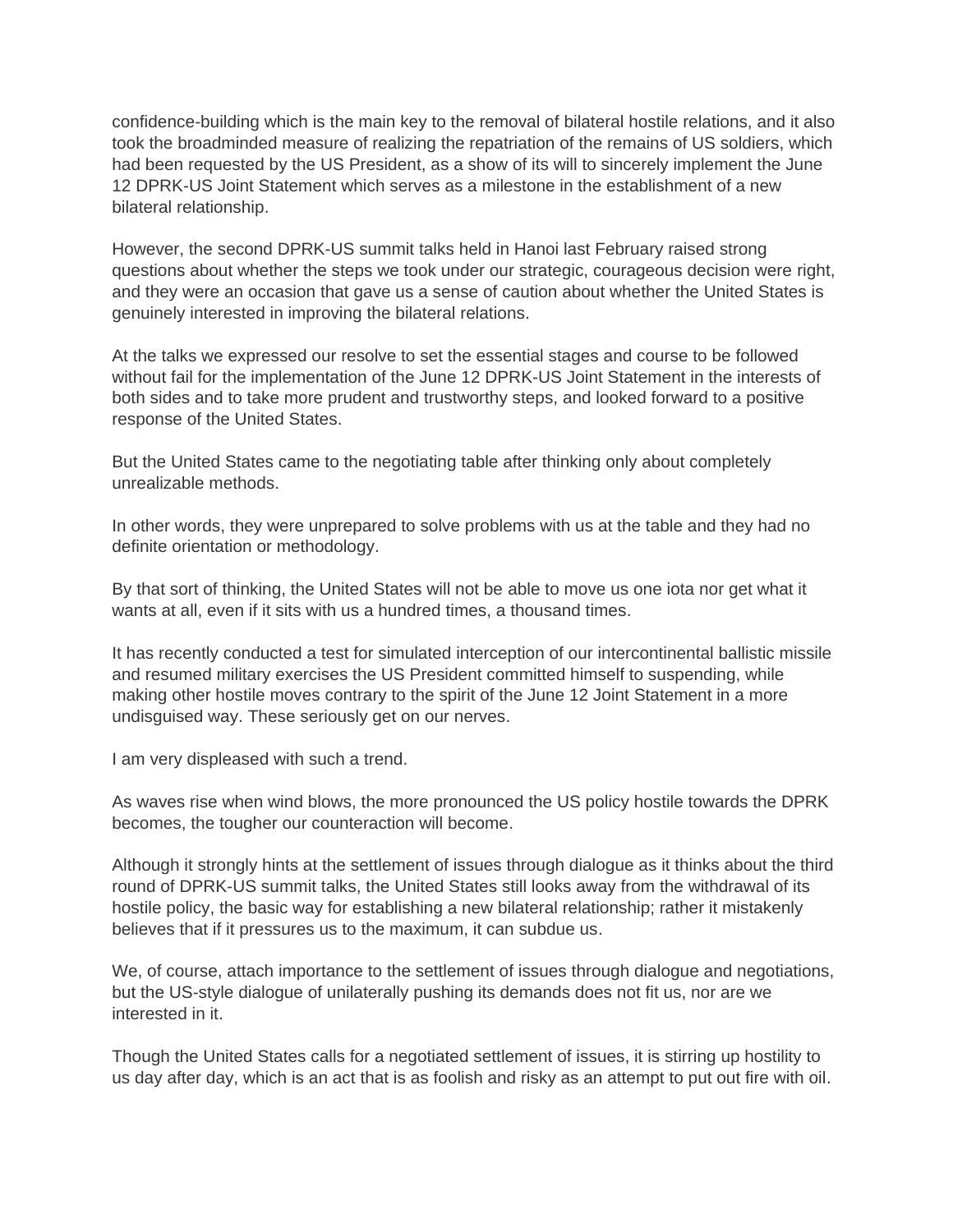Given the deep-rooted animosity between the DPRK and the United States, in order to implement the June 12 Joint Statement both sides should give up their unilateral terms and seek a constructive solution that meets each other's interests.

To this end, it is needed above all for the United States to approach us with a new way of calculation after putting aside the current one.

The United States is talking much about holding the third round of bilateral summit talks, but we are neither pleased nor willing to see summit talks like the Hanoi summit talks re-enacted.

However, as President Trump continuously observes, personal relations between he and I are not hostile like the relationship between the two countries, and we still maintain good relations, and if we want, we can send and receive letters asking for each other's regards any time.

If the United States proposed holding the third round of summit talks after finding out with a proper attitude a methodology that can be shared with us, we would be willing to try one more time.

But in my opinion at this moment, it comes to my mind that there is no need for me to obsess over the summit talks with the United States out of thirst for the lifting of sanctions.

Anyway, we will be patient and wait till the end of this year to see whether the United States makes a courageous decision or not, but it will obviously be hard to get a good opportunity like the last time again.

In future, I will put my signature on an agreement without hesitation only when it contains fair clauses which conform to the interests of both sides and which are acceptable to them, and this depends entirely on the stand the United States takes and the way of calculation it comes up with

What is obvious is that if it sticks to its current political way of calculation, the prospects for problem solving will be bleak and very dangerous.

At this crucial time, I hope that the United States will make a well-advised judgment and the second hand of the clock of the DPRK-US showdown which they stopped with so much difficulty will not move again for all ages.

The government of the Republic will strengthen and develop the bonds of friendship and cooperation with all the countries of the world that respect the sovereignty of our country and are friendly to it, and will advance hand in hand with all the peace-loving forces of the world to establish a lasting and durable peace mechanism on the Korean peninsula.

# Comrades,

As I have just said, I will no longer set my heart on such a trivial issue as lifting sanctions by the hostile forces, but open up the way to prosperity by our own efforts.